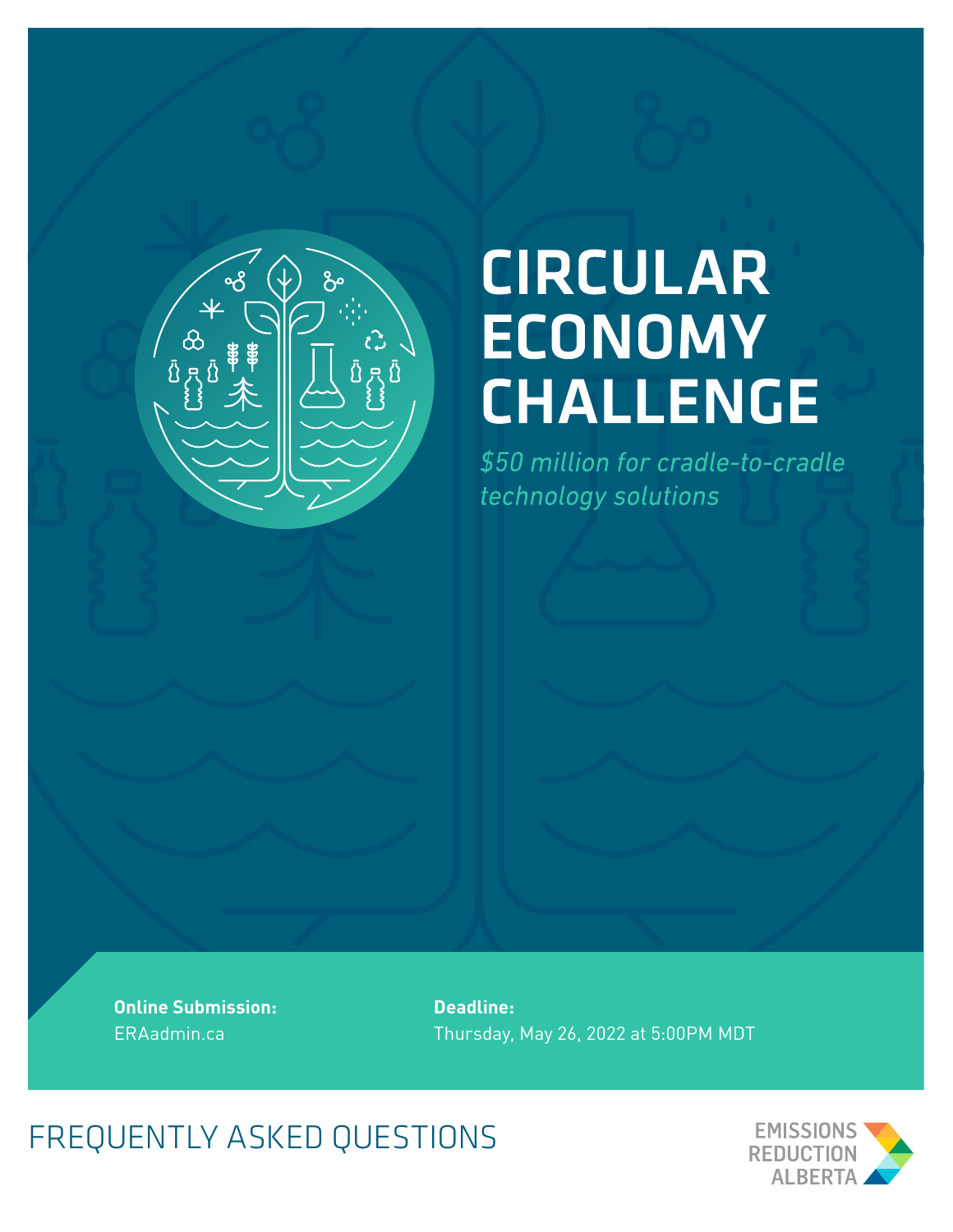# **Introduction**

This document is intended to provide answers to common questions from prospective applicants to ERA's funding programs. In the event of discrepancy between this document and the official Call guidelines/template, the latter shall govern.

Applicants are encouraged to contact ERA [\(applications@eralberta.ca\)](mailto:applications@eralberta.ca) with specific questions regarding their project(s) or to clarify any of the information provided.

# **Frequently Asked Questions**

#### **1. Who is ERA?**

ERA is Emissions Reduction Alberta. We previously operated as the Climate Change and Emissions Management (CCEMC) Corporation. ERA is a key partner in implementing Alberta's climate change strategy. Our funding, which comes from the Government of Alberta's Technology Innovation and Emissions Reduction (TIER) Fund, is helping to shape a province with a diverse economy, a healthy environment and a robust innovation ecosystem.

For more information, visit the [About](https://eralberta.ca/about-era/) ERA web page.

#### **2. How can I say appraised of ERA funding opportunities?**

The best way to stay apprised of our activities is by subscribing to the [ERA Update](https://eralberta.ca/newsletter/)  [Newsletter.](https://eralberta.ca/newsletter/)

#### **3. How does ERA find projects to fund?**

ERA regularly selects projects to fund through a competitive call for proposals process. Visit our [Apply For Funding](https://eralberta.ca/apply-for-funding/) page to learn more about our process.

#### **4. How can I get funding for my project from ERA?**

To receive funding from ERA, your project must meet the eligibility requirements set out in an active funding opportunity and must succeed in a criteria-driven competitive proposal adjudication process. The eligibility requirements and funding criteria are in the Guidelines documents that are published on our website for each opportunity. The guidelines vary for each round of funding, so it is important to review the specific Call for Expressions of Interest document for the opportunity that you are responding to.

# **5. How do I apply? How can I access the EOI template? Can I submit an EOI without using the online system?**

Applicants must complete an Expression of Interest (EOI). The EOI template can be downloaded on ERA's application portal [\(http://www.eraadmin.ca\)](http://www.eraadmin.ca/) after you have created an account and started a submission. All submissions must be completed through the ERIMS; no submissions will be accepted via other means.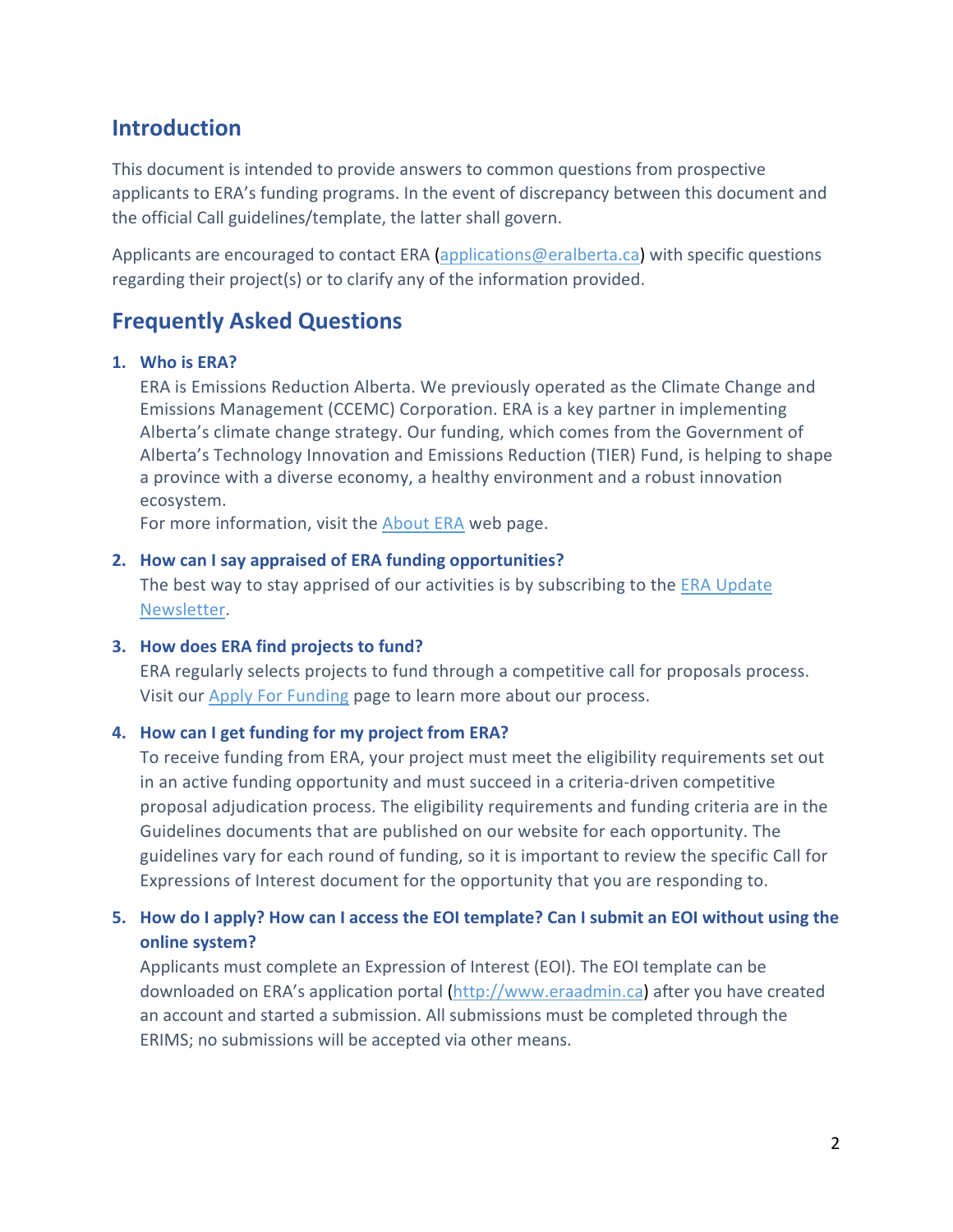## **6. How do I determine if my project qualifies for funding? What sectors are eligible for this call? What are some examples of technologies you are looking for?**

This Call for Proposals is targeted at solutions that will reduce the lifecycle GHG impact of product/material production, use, and disposal by implementing the principles of the Circular Economy concept. In general, any technology solution that enhances material recovery/reuse, reduces waste, and/or creates more sustainable product lifecycles is eligible for the competition. A non-exhaustive list of example technology areas of interest can be found in the official Call guidelines document. When in doubt, applicants are encouraged to contact ERA's technical team [\(applications@eralberta.ca\)](mailto:applications@eralberta.ca) to discuss the eligibility and fit of their technology.

#### **7. How does ERA define "Circular Economy" opportunities?**

ERA's definition of Circular Economy is described in the Call for Proposals EOI guidelines document and aligns with internationally-accepted definitions. In general, ERA is focused on solutions that improve the lifecycle environmental impacts of a wide range of products including but not limited to plastics, paper, metals, construction materials, consumer goods, food/agriculture wastes, and others. It is incumbent upon applicants to demonstrate how their solution helps to advance Alberta towards a more circular economic model. Applicants are encouraged to consider the input and waste streams of their solution in relation to current practice, and to assess benefits on a lifecycle basis.

# **8. Are GHG detection projects or other projects with indirect emissions reductions eligible?** Technologies with *indirect* or *enabled* emissions reductions are eligible, provided a strong case can be made for how the technology will support emissions benefits. Applicants must justify why a project without direct reductions represents a compelling opportunity compared to those with direct impacts.

#### **9. If I have already received funding from ERA, can I still apply?**

Past recipients are eligible for funding for new projects or technologies, or for follow-on projects. Projects that have received funding or funding approval from ERA/CCEMC are not eligible to receive further ERA funding. The scope of proposals submitted to this Call must be distinct from work previously funded by ERA.

## **10. How does ERA define "novel," "innovative," or "first-of-kind" technologies?**

ERA's funding is intended to support advancement of new technologies towards commercialization within Alberta. Applicants must justify how their proposed project represents a departure from "business as usual" activity and how the technology involved is differentiated from current options used in the province. In general, projects must feature an element of technical risk. This can include:

- Entirely new technologies or unique combinations of technologies
- Application of existing technology to a new end use, new sector, new product, etc.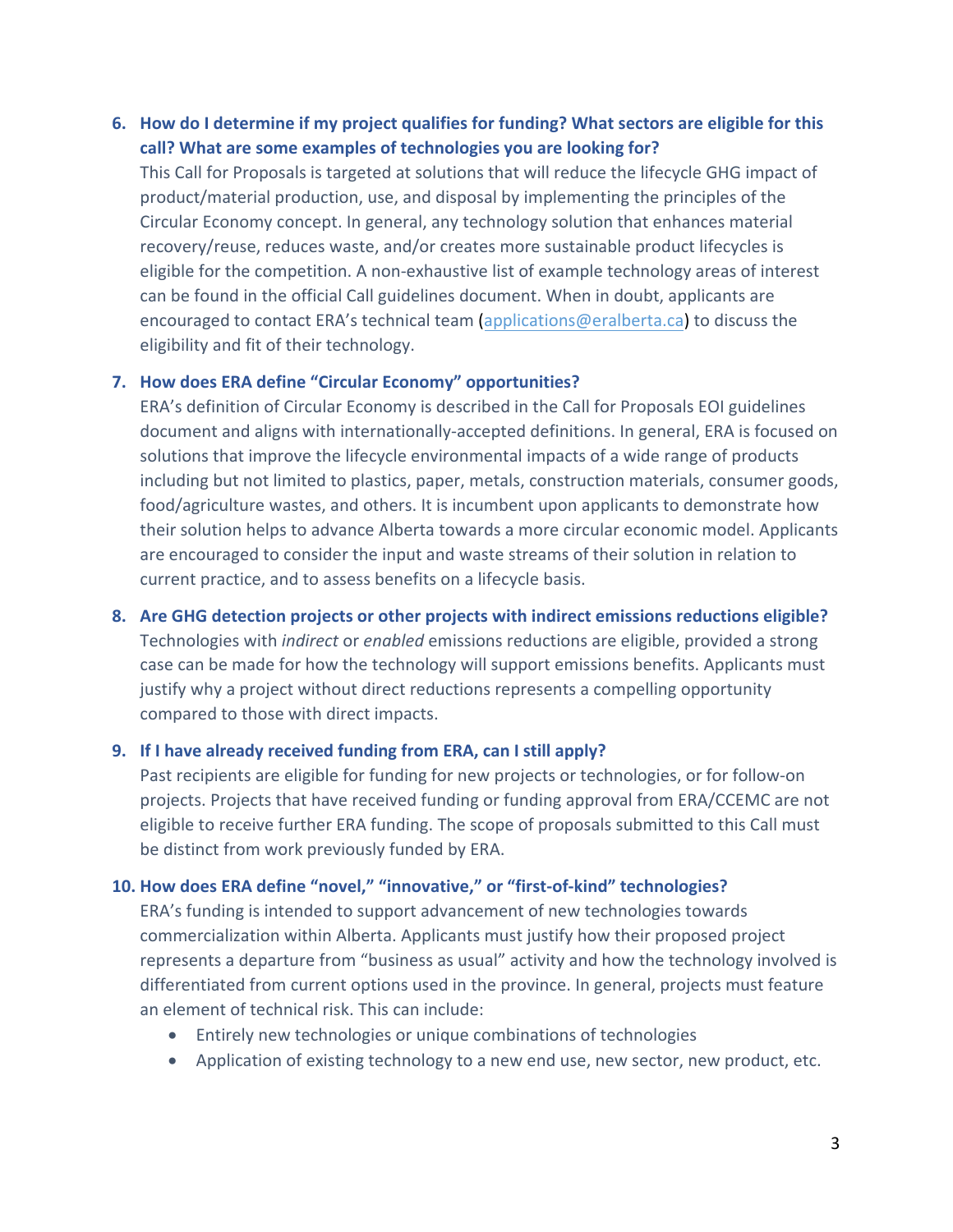• Testing and/or implementation of technology that is in use elsewhere but has not previously been deployed in Alberta.

Applicants are encouraged to contact ERA to discuss questions regarding alignment.

# **11. How strict are the stage of development requirements? What Technology Readiness Level (TRL) is required at the start/end of the project?**

ERA is targeting projects spanning a range of TRLs. Regardless of the current stage of development, all projects must reach the stage of a field pilot/field testing or higher TRL by the end of their ERA-funded scope of work.

# **12. Does the applicant need to be incorporated in Alberta? Do all project partners need to be from Alberta?**

No. The applicant, technology, and consortium partners can come from anywhere. However, the technology must be piloted, demonstrated, or implemented in Alberta. All projects supported through this Call must demonstrate a clear and justified value proposition for reducing GHG emissions in Alberta. Technologies whose emissions reductions are solely realized on a lifecycle basis outside of Alberta are not eligible.

#### **13. Can a portion of project activity occur outside of Alberta?**

Yes, projects may involve activities or incur expenses outside of Alberta. However, the focus of the project must involve piloting, demonstration, or implementation of the technology within Alberta. Applicants must justify the balance of in-province and out-of-province activities associated with their project.

#### **14. Can one applicant submit multiple applications?**

Yes. There is no limit on the number of submissions from any party. Due to the large volume of proposals expected and the competitive nature of the process we encourage applicants to present only their highest quality opportunities.

#### **15. Would a portfolio of projects qualify or is it preferable to submit as individual projects?**

ERA funds "projects" with clear timelines, objectives, deliverables, and milestones. Proposals may include multiple technologies and multiple sites; however, ERA recommends that each proposal be kept as focused as possible, with a clear objective. Having a large portfolio of technologies within a single project risks diluting the value of the most compelling elements of the portfolio and/or creating an overly complex project.

# **16. Can ERA funding be used as provincial support for other programs? Are projects that have received other government funding eligible?**

Yes, ERA can fund projects that have received or will receive other government funding. ERA does not have a strict "stacking" limit for government funds if ERA's contribution is matched at least 1:1 by industry dollars. However, other funding organizations may restrict stacking of government funds.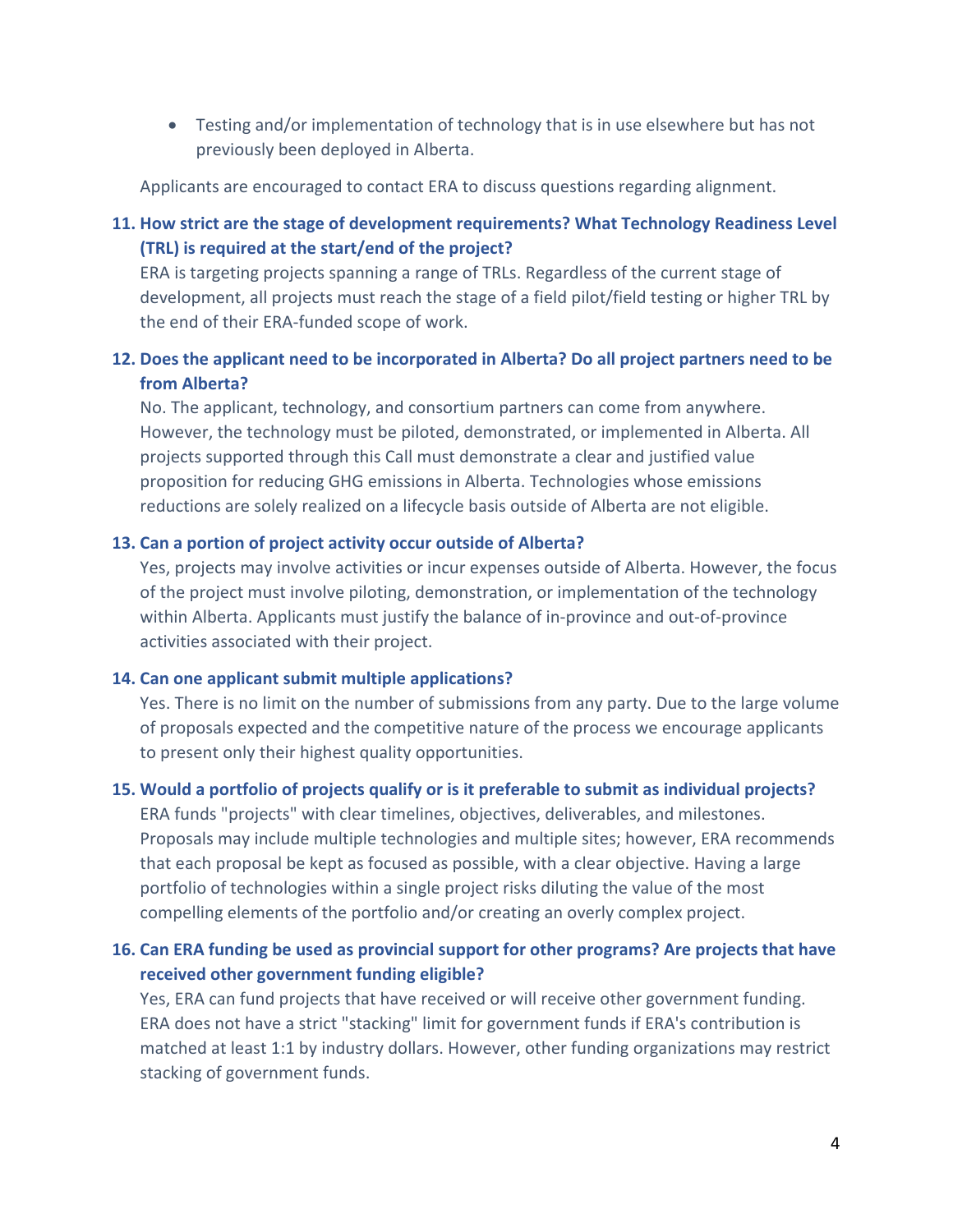If the intent is to apply to other grant programs with the same project, ERA recommends that this is noted when completing the financing table in the ERA application. Having other grant proposals in progress can improve ERA's assessment of the project's financial viability. ERA reserves the right to award less funding than the amount requested, so it is necessary for applicants to justify the amount requested from ERA, taking into consideration the likelihood of securing other grant funding.

# **17. Why does ERA request permission to share my application with Trusted Partners? What does this mean?**

ERA collaborates with other funding organizations to share application materials and, in some cases, jointly consider proposals for funding. This provides applicants with greater exposure to other funding organizations and programs. Applicants are encouraged to submit applications to other programs in parallel to ERA where appropriate. ERA proposal sharing does not guarantee consideration by partner organizations.

# **18. How does the amount of ERA funding requested impact the decision whether to fund a project?**

The amount of funding requested does not change how projects are evaluated. Projects are not sorted or grouped based on funding amount or project size; all projects must stand on their own merits regardless of the funding amount requested. It is necessary for applicants to justify the amount requested. Funding requests should be commensurate with the scale of the project and potential associated outcomes.

#### **19. For calculating GHG reductions, what timeline should we consider?**

ERA will base assessments on annual emissions reductions for the life of the project, and will consider the overall GHG impact by 2025, 2030, and 2040. Further information is available in the Call for Expressions of Interest Guidelines.

#### **20. Is emissions reduction potential assessed for the project only or on a market basis?**

ERA considers both the project- level emissions reductions as well as the potential for reductions from market adoption. The size of opportunity and potential for widespread GHG and economic benefits will be taken into consideration during ERA's project selection. Lifecycle benefits (i.e.: extended Scope 2 benefits that are realized elsewhere in the value chain upstream and downstream of the technology itself) may be included ion the benefits calculation, however ERA is predominantly focused on those emissions reductions that occur within Alberta's boundaries. Applicants must justify the assumptions used in all GHG reduction estimates.

# **21. If a project is accepted, does the IP become public? What information does ERA share for funded projects?**

Under normal circumstances all IP remains with the original owner. ERA does require public reporting of the project outcomes and learnings, but business/competitive confidentiality is maintained.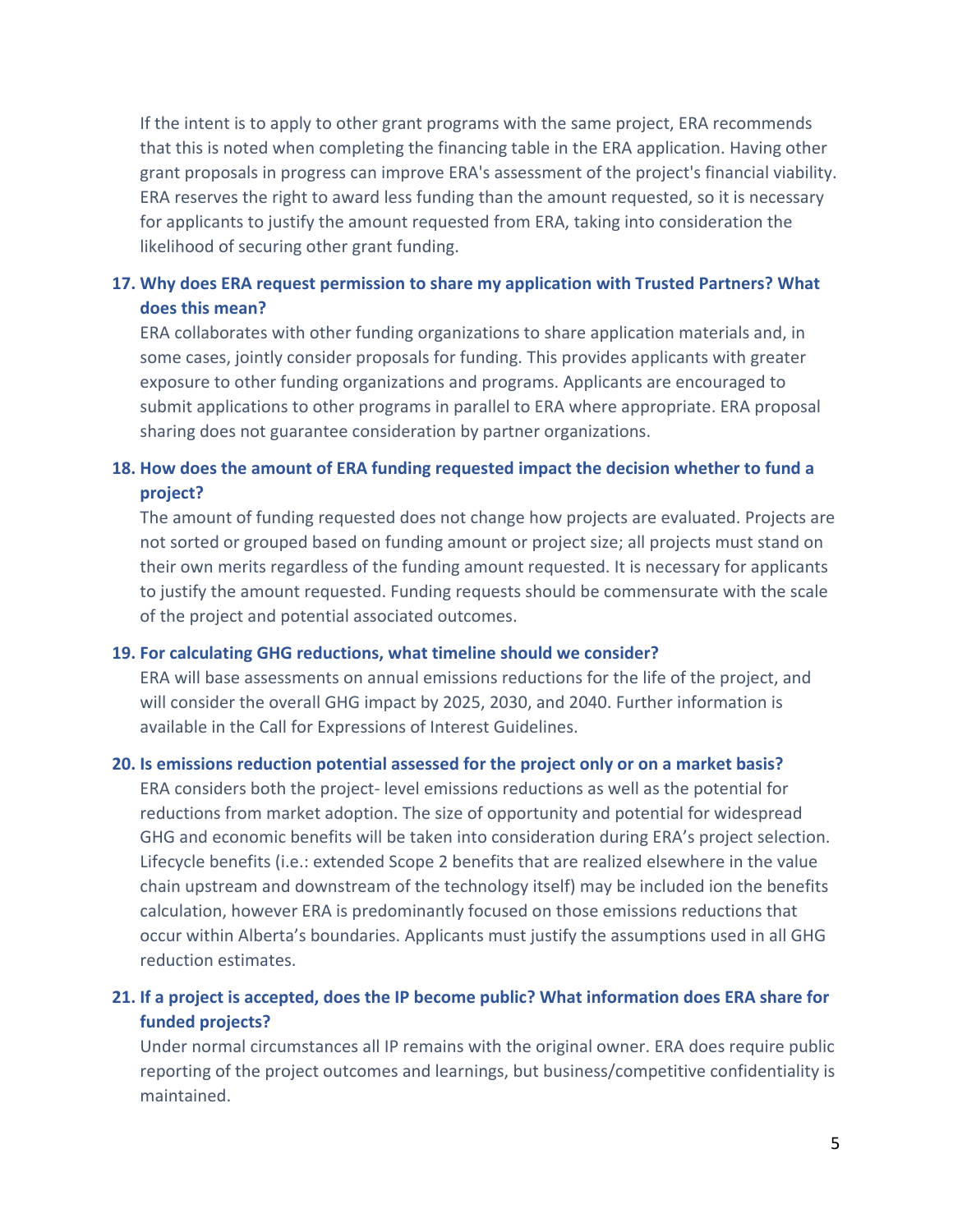Application details are kept confidential on a permanent basis. When funding is announced, ERA will publicly share a non-confidential summary of the projects selected for funding. Once the funded project is complete, public reporting of outcomes and learnings is required.

**22. What criteria are used for decision making? Does ERA have Key Performance Indicators or**  targets for successful projects, for example: a specific \$/tCO<sub>2</sub>e target?

Proposals are assessed based on the criteria described in the Call guidelines document that is posted on ERA's website. Specific quantitative targets for key performance indicators are not used due to the diversity of proposals expected and the need for all proposals to stand on their own merits.

# **23. What constitutes 1:1 matching? Can use of IP, facilities, etc. be considered an eligible matching contribution? Can debt financing be used to match ERA funds?**

ERA will only match contributions related to actual eligible expenses related to the project incurred during the term of the project. Use of patents or existing infrastructure would not be eligible for matching, however certain other in-kind contributions such as use of internal personnel can be eligible. Applicants may use debt or equity financing to provide their share of funds, among other options.

Please refer to the eligible expense guidelines on the ERA website for more details on eligible in-kind and cash matching contributions.

# **24. If a pilot location has not been finalized for the project can an Expression of Interest (EOI) still be submitted for consideration?**

Proposals may be submitted without a host site finalized, however applicants should be aware that having a site confirmed will be viewed positively during the review process. Potential sites and plans to finalize the project site should be indicated in the proposal.

# **25. Do all project team members, partners, and consultants need to be finalized prior to the application?**

No, ERA recognizes that some project elements may not be finalized at the time of Expression of Interest (EOI) submission. Applicants are encouraged to provide as much detail as possible about the core project team, plans to acquire expertise where needed, and planned subcontracting to provide ERA's review team with confidence that the right expertise is available to successfully execute the project.

# **26. If changes/developments to the project occur after my EOI is submitted, is there an opportunity to revise?**

After the Expression of Interest (EOI) deadline no changes can be made to EOI submissions. Applicants that are shortlisted to advance to the next stage of the process will have the opportunity to make changes when preparing their Full Project Proposal (FPP), although the core project scope cannot change between EOI and FPP.